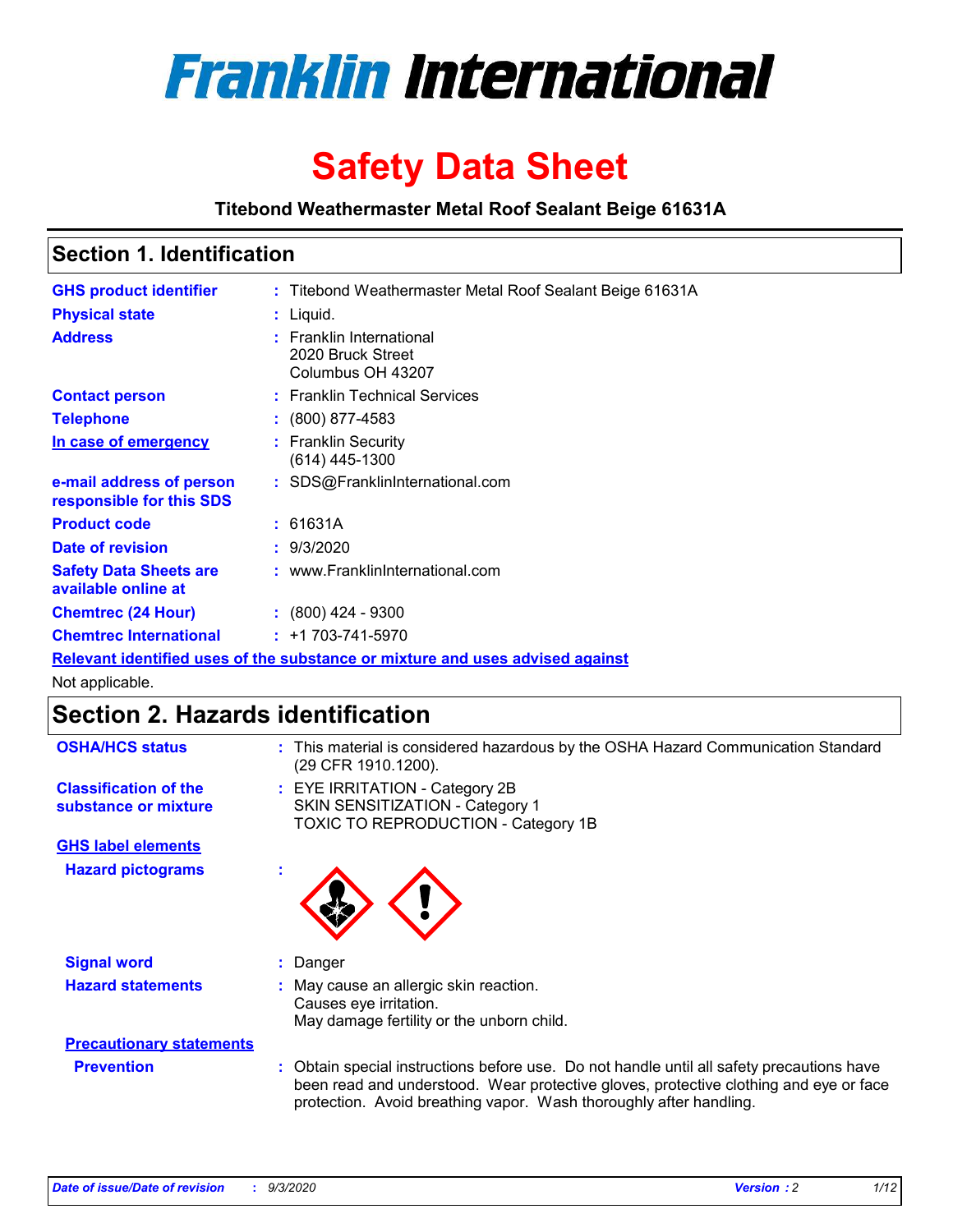### **Section 2. Hazards identification**

| <b>Response</b>                            | : IF exposed or concerned: Get medical advice or attention. Wash contaminated clothing<br>before reuse. IF ON SKIN: Wash with plenty of water. IF IN EYES: Rinse cautiously<br>with water for several minutes. Remove contact lenses, if present and easy to do.<br>Continue rinsing. If eye irritation persists: Get medical advice or attention. |
|--------------------------------------------|----------------------------------------------------------------------------------------------------------------------------------------------------------------------------------------------------------------------------------------------------------------------------------------------------------------------------------------------------|
| <b>Storage</b>                             | : Store locked up.                                                                                                                                                                                                                                                                                                                                 |
| <b>Disposal</b>                            | : Dispose of contents and container in accordance with all local, regional, national and<br>international regulations.                                                                                                                                                                                                                             |
| <b>Hazards not otherwise</b><br>classified | : Product generates methanol during cure.                                                                                                                                                                                                                                                                                                          |

# **Section 3. Composition/information on ingredients**

| <b>Substance/mixture</b> |  | : Mixture |
|--------------------------|--|-----------|
|--------------------------|--|-----------|

| <b>Ingredient name</b>       | $\frac{9}{6}$ | <b>CAS number</b> |
|------------------------------|---------------|-------------------|
| 3-aminopropyltriethoxysilane | ≤3            | 919-30-2          |
| Dibutyltin dilaurate         | ∣≤0.3         | 77-58-7           |

Any concentration shown as a range is to protect confidentiality or is due to batch variation.

**There are no additional ingredients present which, within the current knowledge of the supplier and in the concentrations applicable, are classified as hazardous to health or the environment and hence require reporting in this section.**

**Occupational exposure limits, if available, are listed in Section 8.**

### **Section 4. First aid measures**

| <b>Description of necessary first aid measures</b> |                                                                                                                                                                                                                                                                                                                                                                                                                                                                                                                                                                                                                                                                                                                                                                           |
|----------------------------------------------------|---------------------------------------------------------------------------------------------------------------------------------------------------------------------------------------------------------------------------------------------------------------------------------------------------------------------------------------------------------------------------------------------------------------------------------------------------------------------------------------------------------------------------------------------------------------------------------------------------------------------------------------------------------------------------------------------------------------------------------------------------------------------------|
| <b>Eye contact</b>                                 | : Immediately flush eyes with plenty of water, occasionally lifting the upper and lower<br>eyelids. Check for and remove any contact lenses. Continue to rinse for at least 10<br>minutes. If irritation persists, get medical attention.                                                                                                                                                                                                                                                                                                                                                                                                                                                                                                                                 |
| <b>Inhalation</b>                                  | : Remove victim to fresh air and keep at rest in a position comfortable for breathing. If<br>not breathing, if breathing is irregular or if respiratory arrest occurs, provide artificial<br>respiration or oxygen by trained personnel. It may be dangerous to the person providing<br>aid to give mouth-to-mouth resuscitation. Get medical attention. If unconscious, place<br>in recovery position and get medical attention immediately. Maintain an open airway.<br>Loosen tight clothing such as a collar, tie, belt or waistband. In case of inhalation of<br>decomposition products in a fire, symptoms may be delayed. The exposed person may<br>need to be kept under medical surveillance for 48 hours.                                                       |
| <b>Skin contact</b>                                | : Wash with plenty of soap and water. Remove contaminated clothing and shoes. Wash<br>contaminated clothing thoroughly with water before removing it, or wear gloves.<br>Continue to rinse for at least 10 minutes. Get medical attention. In the event of any<br>complaints or symptoms, avoid further exposure. Wash clothing before reuse. Clean<br>shoes thoroughly before reuse.                                                                                                                                                                                                                                                                                                                                                                                     |
| <b>Ingestion</b>                                   | : Wash out mouth with water. Remove dentures if any. Remove victim to fresh air and<br>keep at rest in a position comfortable for breathing. If material has been swallowed and<br>the exposed person is conscious, give small quantities of water to drink. Stop if the<br>exposed person feels sick as vomiting may be dangerous. Do not induce vomiting<br>unless directed to do so by medical personnel. If vomiting occurs, the head should be<br>kept low so that vomit does not enter the lungs. Get medical attention. Never give<br>anything by mouth to an unconscious person. If unconscious, place in recovery position<br>and get medical attention immediately. Maintain an open airway. Loosen tight clothing<br>such as a collar, tie, belt or waistband. |
| Most important symptoms/effects, acute and delayed |                                                                                                                                                                                                                                                                                                                                                                                                                                                                                                                                                                                                                                                                                                                                                                           |
| <b>Potential acute health effects</b>              |                                                                                                                                                                                                                                                                                                                                                                                                                                                                                                                                                                                                                                                                                                                                                                           |
| <b>Eye contact</b>                                 | : May cause eye irritation.                                                                                                                                                                                                                                                                                                                                                                                                                                                                                                                                                                                                                                                                                                                                               |
| <b>Inhalation</b>                                  | : No known significant effects or critical hazards.                                                                                                                                                                                                                                                                                                                                                                                                                                                                                                                                                                                                                                                                                                                       |
|                                                    |                                                                                                                                                                                                                                                                                                                                                                                                                                                                                                                                                                                                                                                                                                                                                                           |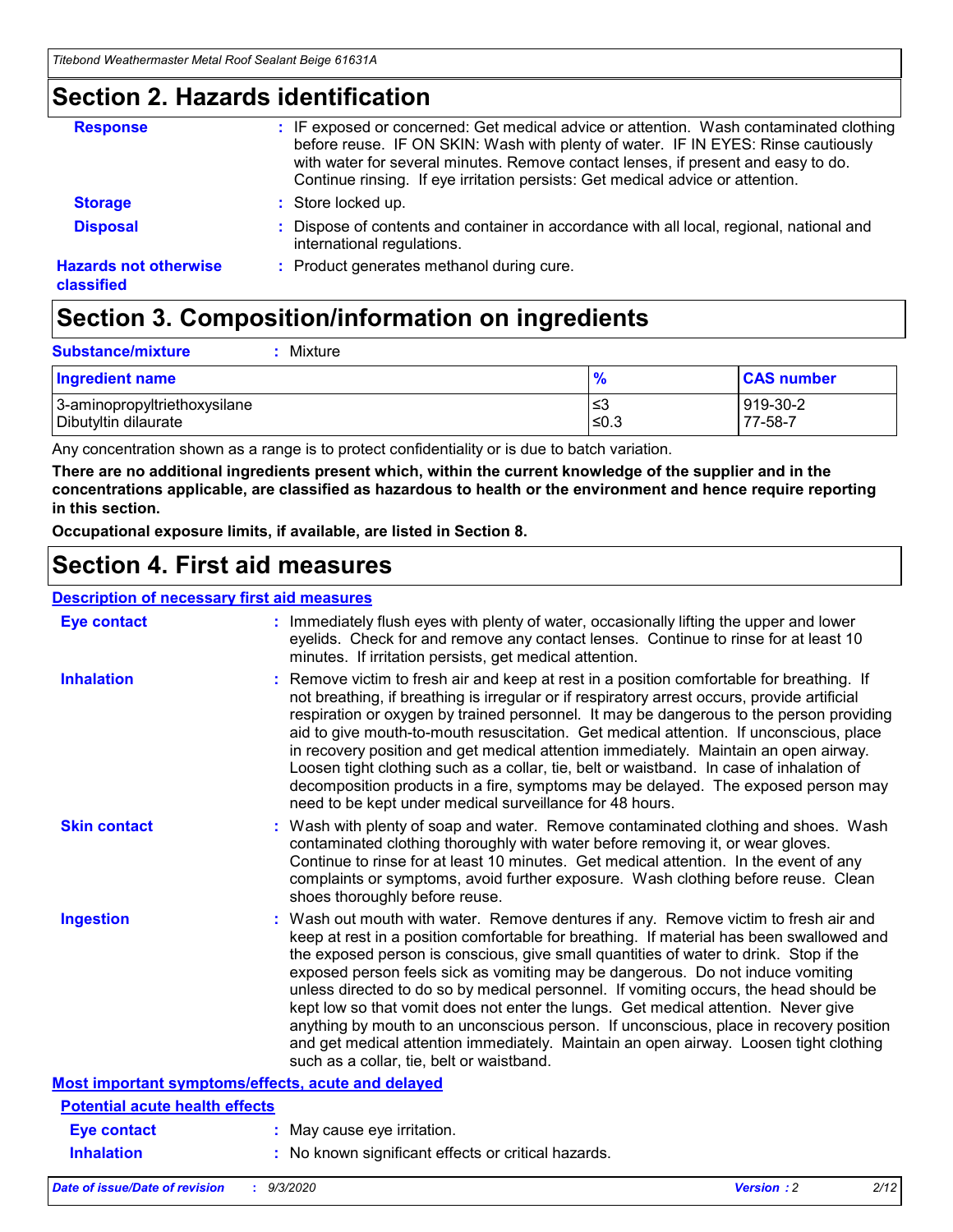| <u>Hiebona Wealhennasier Melar Koor Sealahi Belge 01031A</u> |                                                                                                                                                                                                                                                                                                                                                                                                                 |
|--------------------------------------------------------------|-----------------------------------------------------------------------------------------------------------------------------------------------------------------------------------------------------------------------------------------------------------------------------------------------------------------------------------------------------------------------------------------------------------------|
| Section 4. First aid measures                                |                                                                                                                                                                                                                                                                                                                                                                                                                 |
| <b>Skin contact</b>                                          | : May cause skin irritation.                                                                                                                                                                                                                                                                                                                                                                                    |
| <b>Ingestion</b>                                             | : No known significant effects or critical hazards.                                                                                                                                                                                                                                                                                                                                                             |
| <b>Over-exposure signs/symptoms</b>                          |                                                                                                                                                                                                                                                                                                                                                                                                                 |
| <b>Eye contact</b>                                           | : Adverse symptoms may include the following:<br>irritation<br>watering<br>redness                                                                                                                                                                                                                                                                                                                              |
| <b>Inhalation</b>                                            | : Adverse symptoms may include the following:<br>reduced fetal weight<br>increase in fetal deaths<br>skeletal malformations                                                                                                                                                                                                                                                                                     |
| <b>Skin contact</b>                                          | : Adverse symptoms may include the following:<br>irritation<br>redness<br>reduced fetal weight<br>increase in fetal deaths<br>skeletal malformations                                                                                                                                                                                                                                                            |
| <b>Ingestion</b>                                             | : Adverse symptoms may include the following:<br>reduced fetal weight<br>increase in fetal deaths<br>skeletal malformations                                                                                                                                                                                                                                                                                     |
|                                                              | Indication of immediate medical attention and special treatment needed, if necessary                                                                                                                                                                                                                                                                                                                            |
| <b>Notes to physician</b>                                    | : In case of inhalation of decomposition products in a fire, symptoms may be delayed.<br>The exposed person may need to be kept under medical surveillance for 48 hours.                                                                                                                                                                                                                                        |
| <b>Specific treatments</b>                                   | : No specific treatment.                                                                                                                                                                                                                                                                                                                                                                                        |
| <b>Protection of first-aiders</b>                            | : No action shall be taken involving any personal risk or without suitable training. If it is<br>suspected that fumes are still present, the rescuer should wear an appropriate mask or<br>self-contained breathing apparatus. It may be dangerous to the person providing aid to<br>give mouth-to-mouth resuscitation. Wash contaminated clothing thoroughly with water<br>before removing it, or wear gloves. |

**See toxicological information (Section 11)**

### **Section 5. Fire-fighting measures**

| <b>Extinguishing media</b>                               |                                                                                                                                                                                                     |
|----------------------------------------------------------|-----------------------------------------------------------------------------------------------------------------------------------------------------------------------------------------------------|
| <b>Suitable extinguishing</b><br>media                   | : Use an extinguishing agent suitable for the surrounding fire.                                                                                                                                     |
| <b>Unsuitable extinguishing</b><br>media                 | : None known.                                                                                                                                                                                       |
| <b>Specific hazards arising</b><br>from the chemical     | : In a fire or if heated, a pressure increase will occur and the container may burst.                                                                                                               |
| <b>Hazardous thermal</b><br>decomposition products       | Decomposition products may include the following materials:<br>carbon dioxide<br>carbon monoxide<br>nitrogen oxides<br>metal oxide/oxides                                                           |
| <b>Special protective actions</b><br>for fire-fighters   | : Promptly isolate the scene by removing all persons from the vicinity of the incident if<br>there is a fire. No action shall be taken involving any personal risk or without suitable<br>training. |
| <b>Special protective</b><br>equipment for fire-fighters | : Fire-fighters should wear appropriate protective equipment and self-contained breathing<br>apparatus (SCBA) with a full face-piece operated in positive pressure mode.                            |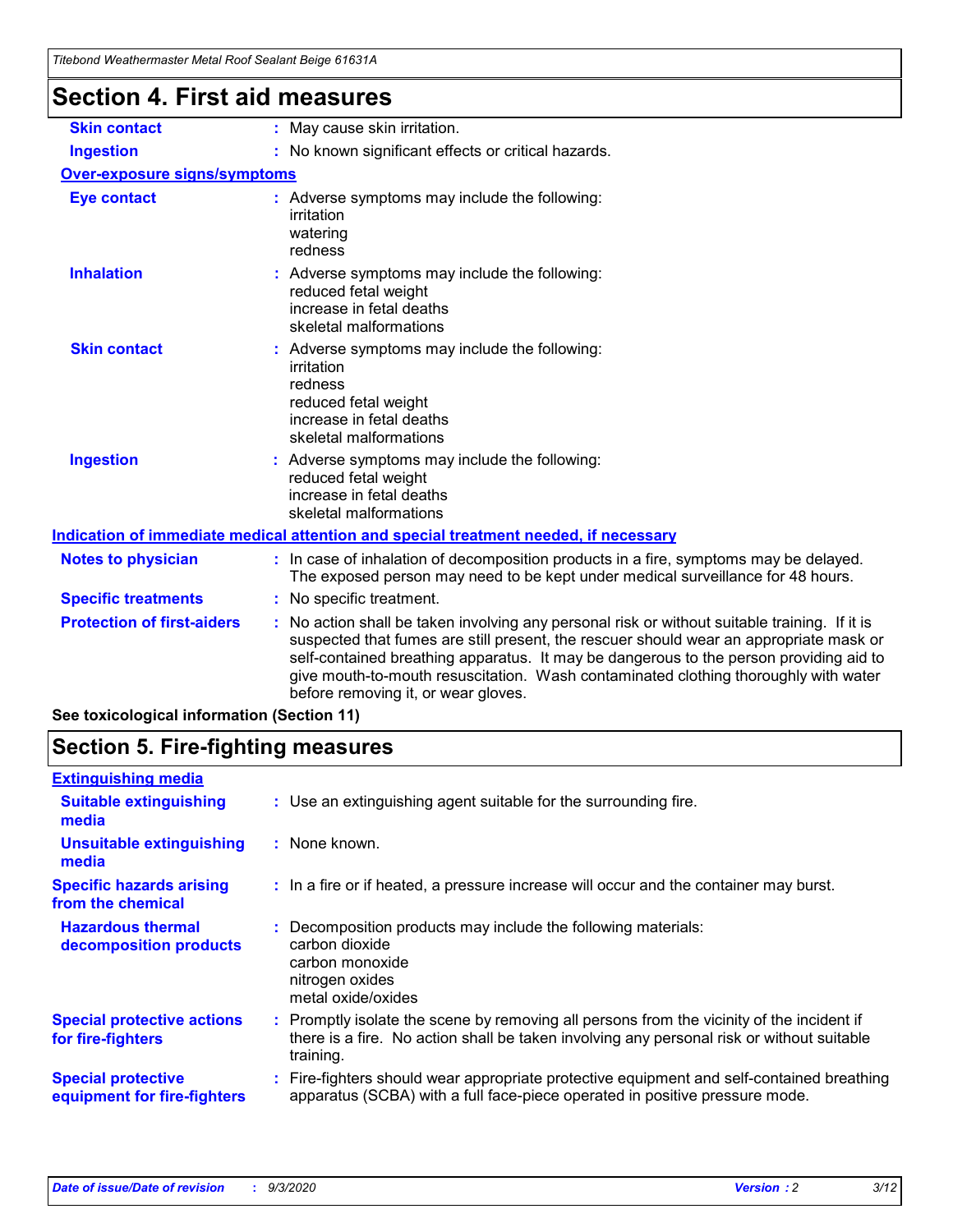### **Section 6. Accidental release measures**

|                                                              | <b>Personal precautions, protective equipment and emergency procedures</b>                                                                                                                                                                                                                                                                                                                                                                                                                                                                                                                                                                                                                                   |  |  |  |
|--------------------------------------------------------------|--------------------------------------------------------------------------------------------------------------------------------------------------------------------------------------------------------------------------------------------------------------------------------------------------------------------------------------------------------------------------------------------------------------------------------------------------------------------------------------------------------------------------------------------------------------------------------------------------------------------------------------------------------------------------------------------------------------|--|--|--|
| For non-emergency<br>personnel                               | : No action shall be taken involving any personal risk or without suitable training.<br>Evacuate surrounding areas. Keep unnecessary and unprotected personnel from<br>entering. Do not touch or walk through spilled material. Avoid breathing vapor or mist.<br>Provide adequate ventilation. Wear appropriate respirator when ventilation is<br>inadequate. Put on appropriate personal protective equipment.                                                                                                                                                                                                                                                                                             |  |  |  |
| For emergency responders                                     | : If specialized clothing is required to deal with the spillage, take note of any information in<br>Section 8 on suitable and unsuitable materials. See also the information in "For non-<br>emergency personnel".                                                                                                                                                                                                                                                                                                                                                                                                                                                                                           |  |  |  |
| <b>Environmental precautions</b>                             | : Avoid dispersal of spilled material and runoff and contact with soil, waterways, drains<br>and sewers. Inform the relevant authorities if the product has caused environmental<br>pollution (sewers, waterways, soil or air).                                                                                                                                                                                                                                                                                                                                                                                                                                                                              |  |  |  |
| <b>Methods and materials for containment and cleaning up</b> |                                                                                                                                                                                                                                                                                                                                                                                                                                                                                                                                                                                                                                                                                                              |  |  |  |
| <b>Small spill</b>                                           | : Stop leak if without risk. Move containers from spill area. Dilute with water and mop up<br>if water-soluble. Alternatively, or if water-insoluble, absorb with an inert dry material and<br>place in an appropriate waste disposal container. Dispose of via a licensed waste<br>disposal contractor.                                                                                                                                                                                                                                                                                                                                                                                                     |  |  |  |
| <b>Large spill</b>                                           | : Stop leak if without risk. Move containers from spill area. Approach release from<br>upwind. Prevent entry into sewers, water courses, basements or confined areas. Wash<br>spillages into an effluent treatment plant or proceed as follows. Contain and collect<br>spillage with non-combustible, absorbent material e.g. sand, earth, vermiculite or<br>diatomaceous earth and place in container for disposal according to local regulations<br>(see Section 13). Dispose of via a licensed waste disposal contractor. Contaminated<br>absorbent material may pose the same hazard as the spilled product. Note: see<br>Section 1 for emergency contact information and Section 13 for waste disposal. |  |  |  |

### **Section 7. Handling and storage**

#### **Precautions for safe handling**

| <b>Protective measures</b>                                                       | : Put on appropriate personal protective equipment (see Section 8). Persons with a<br>history of skin sensitization problems should not be employed in any process in which<br>this product is used. Avoid exposure - obtain special instructions before use. Avoid<br>exposure during pregnancy. Do not handle until all safety precautions have been read<br>and understood. Do not get in eyes or on skin or clothing. Do not ingest. Avoid<br>breathing vapor or mist. If during normal use the material presents a respiratory hazard,<br>use only with adequate ventilation or wear appropriate respirator. Keep in the original<br>container or an approved alternative made from a compatible material, kept tightly<br>closed when not in use. Empty containers retain product residue and can be hazardous.<br>Do not reuse container. |
|----------------------------------------------------------------------------------|--------------------------------------------------------------------------------------------------------------------------------------------------------------------------------------------------------------------------------------------------------------------------------------------------------------------------------------------------------------------------------------------------------------------------------------------------------------------------------------------------------------------------------------------------------------------------------------------------------------------------------------------------------------------------------------------------------------------------------------------------------------------------------------------------------------------------------------------------|
| <b>Advice on general</b><br>occupational hygiene                                 | : Eating, drinking and smoking should be prohibited in areas where this material is<br>handled, stored and processed. Workers should wash hands and face before eating,<br>drinking and smoking. Remove contaminated clothing and protective equipment before<br>entering eating areas. See also Section 8 for additional information on hygiene<br>measures.                                                                                                                                                                                                                                                                                                                                                                                                                                                                                    |
| <b>Conditions for safe storage,</b><br>including any<br><b>incompatibilities</b> | Store between the following temperatures: 0 to 120°C (32 to 248°F). Store in<br>accordance with local regulations. Store in original container protected from direct<br>sunlight in a dry, cool and well-ventilated area, away from incompatible materials (see<br>Section 10) and food and drink. Store locked up. Keep container tightly closed and<br>sealed until ready for use. Containers that have been opened must be carefully<br>resealed and kept upright to prevent leakage. Do not store in unlabeled containers.<br>Use appropriate containment to avoid environmental contamination. See Section 10 for<br>incompatible materials before handling or use.                                                                                                                                                                         |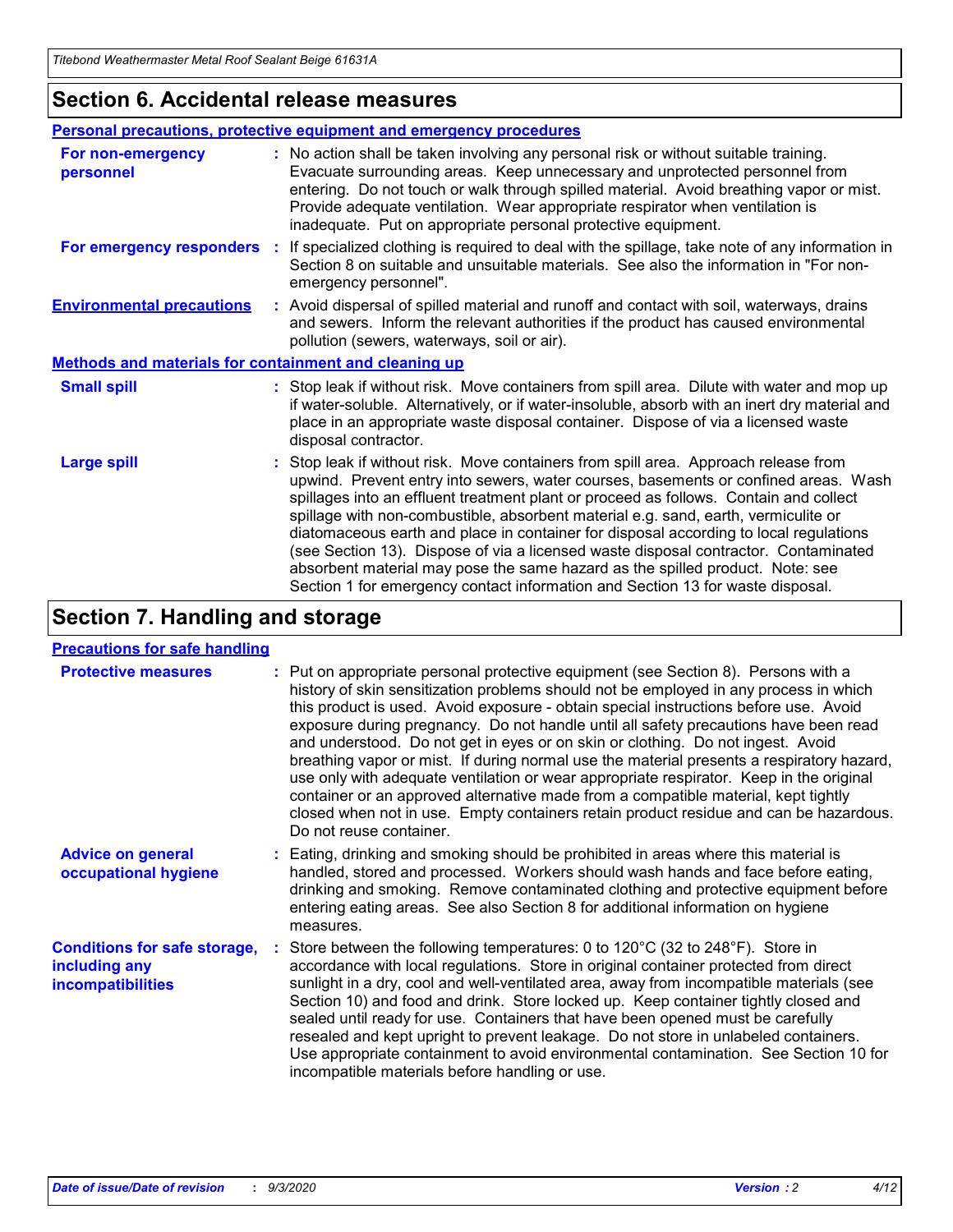# **Section 8. Exposure controls/personal protection**

#### **Control parameters**

#### **Occupational exposure limits**

| <b>Ingredient name</b>                               |    |                        | <b>Exposure limits</b>                                                                                                                                                                                                                                                                                                                                                                                                                                                                                                                                                                                                 |
|------------------------------------------------------|----|------------------------|------------------------------------------------------------------------------------------------------------------------------------------------------------------------------------------------------------------------------------------------------------------------------------------------------------------------------------------------------------------------------------------------------------------------------------------------------------------------------------------------------------------------------------------------------------------------------------------------------------------------|
| 3-aminopropyltriethoxysilane<br>Dibutyltin dilaurate |    |                        | None.<br>ACGIH TLV (United States, 3/2020). Absorbed through skin.<br>Notes: as Sn<br>TWA: $0.1 \text{ mg/m}^3$ , (as Sn) 8 hours.<br>STEL: 0.2 mg/m <sup>3</sup> , (as Sn) 15 minutes.<br>NIOSH REL (United States, 10/2016). Absorbed through skin.<br>Notes: as Sn<br>TWA: 0.1 mg/m <sup>3</sup> , (as Sn) 10 hours.<br>OSHA PEL (United States, 5/2018). Notes: as Sn<br>TWA: $0.1 \text{ mg/m}^3$ , (as Sn) 8 hours.<br>OSHA PEL 1989 (United States, 3/1989). Absorbed through skin.<br>Notes: measured as Sn<br>TWA: 0.1 mg/m <sup>3</sup> , (measured as Sn) 8 hours. Form: Organic                            |
| <b>Appropriate engineering</b><br>controls           |    |                        | : If user operations generate dust, fumes, gas, vapor or mist, use process enclosures,<br>local exhaust ventilation or other engineering controls to keep worker exposure to<br>airborne contaminants below any recommended or statutory limits.                                                                                                                                                                                                                                                                                                                                                                       |
| <b>Environmental exposure</b><br>controls            |    |                        | Emissions from ventilation or work process equipment should be checked to ensure<br>they comply with the requirements of environmental protection legislation. In some<br>cases, fume scrubbers, filters or engineering modifications to the process equipment<br>will be necessary to reduce emissions to acceptable levels.                                                                                                                                                                                                                                                                                          |
| <b>Individual protection measures</b>                |    |                        |                                                                                                                                                                                                                                                                                                                                                                                                                                                                                                                                                                                                                        |
| <b>Hygiene measures</b>                              |    |                        | : Wash hands, forearms and face thoroughly after handling chemical products, before<br>eating, smoking and using the lavatory and at the end of the working period.<br>Appropriate techniques should be used to remove potentially contaminated clothing.<br>Contaminated work clothing should not be allowed out of the workplace. Wash<br>contaminated clothing before reusing. Ensure that eyewash stations and safety<br>showers are close to the workstation location.                                                                                                                                            |
| <b>Eye/face protection</b>                           |    |                        | : Safety eyewear complying with an approved standard should be used when a risk<br>assessment indicates this is necessary to avoid exposure to liquid splashes, mists,<br>gases or dusts. If contact is possible, the following protection should be worn, unless<br>the assessment indicates a higher degree of protection: chemical splash goggles.                                                                                                                                                                                                                                                                  |
| <b>Skin protection</b>                               |    |                        |                                                                                                                                                                                                                                                                                                                                                                                                                                                                                                                                                                                                                        |
| <b>Hand protection</b>                               |    |                        | : Chemical-resistant, impervious gloves complying with an approved standard should be<br>worn at all times when handling chemical products if a risk assessment indicates this is<br>necessary. Considering the parameters specified by the glove manufacturer, check<br>during use that the gloves are still retaining their protective properties. It should be<br>noted that the time to breakthrough for any glove material may be different for different<br>glove manufacturers. In the case of mixtures, consisting of several substances, the<br>protection time of the gloves cannot be accurately estimated. |
| <b>Body protection</b>                               |    | handling this product. | Personal protective equipment for the body should be selected based on the task being<br>performed and the risks involved and should be approved by a specialist before                                                                                                                                                                                                                                                                                                                                                                                                                                                |
| <b>Other skin protection</b>                         |    |                        | : Appropriate footwear and any additional skin protection measures should be selected<br>based on the task being performed and the risks involved and should be approved by a<br>specialist before handling this product.                                                                                                                                                                                                                                                                                                                                                                                              |
| <b>Respiratory protection</b>                        | ÷. | aspects of use.        | Based on the hazard and potential for exposure, select a respirator that meets the<br>appropriate standard or certification. Respirators must be used according to a<br>respiratory protection program to ensure proper fitting, training, and other important                                                                                                                                                                                                                                                                                                                                                         |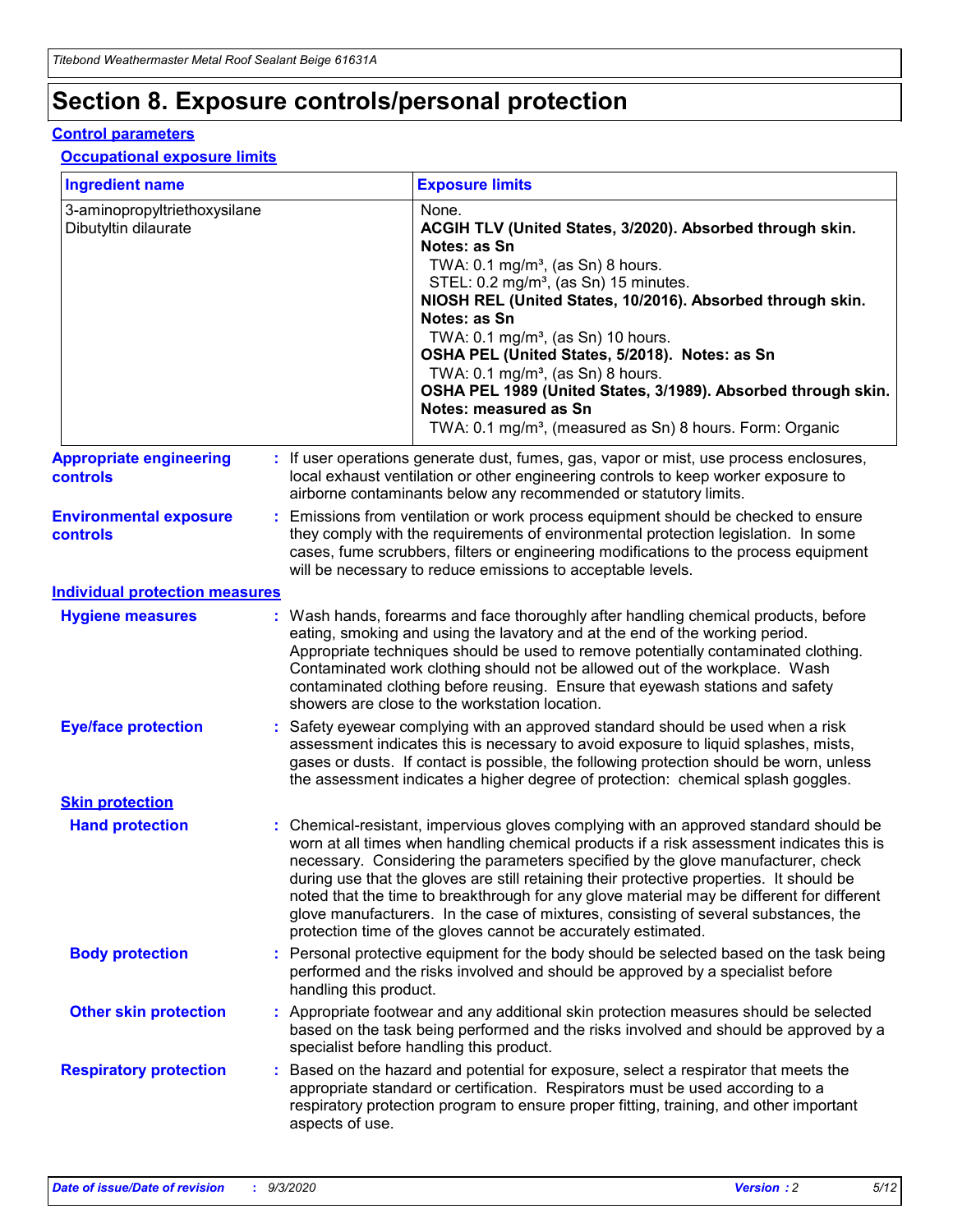### **Section 9. Physical and chemical properties**

#### **Appearance**

| <b>Physical state</b>                             | : Liquid. [Paste.]                                              |
|---------------------------------------------------|-----------------------------------------------------------------|
| <b>Color</b>                                      | Beige.                                                          |
| Odor                                              | Characteristic.                                                 |
| <b>Odor threshold</b>                             | Not available.                                                  |
| рH                                                | Not applicable.                                                 |
| <b>Melting point</b>                              | : Not available.                                                |
| <b>Boiling point</b>                              | >200°C (>392°F)                                                 |
| <b>Flash point</b>                                | Closed cup: >200°C (>392°F) [Setaflash.]                        |
| <b>Evaporation rate</b>                           | $:$ >1 (butyl acetate = 1)                                      |
| <b>Flammability (solid, gas)</b>                  | : Not available.                                                |
| Lower and upper explosive<br>(flammable) limits   | : Not available.                                                |
| <b>VOC (less water, less)</b><br>exempt solvents) | : 0 g/l                                                         |
| <b>Volatility</b>                                 | $: 0\%$ (w/w)                                                   |
| <b>Vapor density</b>                              | Not available.                                                  |
| <b>Relative density</b>                           | $\mathbf{1}$ $\mathbf{\sqrt{432}}$                              |
| <b>Solubility</b>                                 | Insoluble in the following materials: cold water and hot water. |
| <b>Solubility in water</b>                        | Not available.                                                  |
| <b>Partition coefficient: n-</b><br>octanol/water | $:$ Not available.                                              |
| <b>Auto-ignition temperature</b>                  | : Not available.                                                |
| <b>Decomposition temperature</b>                  | : Not available.                                                |
| <b>Viscosity</b>                                  | $:$ Not available.                                              |

### **Section 10. Stability and reactivity**

| <b>Reactivity</b>                            |    | : No specific test data related to reactivity available for this product or its ingredients.            |
|----------------------------------------------|----|---------------------------------------------------------------------------------------------------------|
| <b>Chemical stability</b>                    |    | : The product is stable.                                                                                |
| <b>Possibility of hazardous</b><br>reactions |    | : Under normal conditions of storage and use, hazardous reactions will not occur.                       |
| <b>Conditions to avoid</b>                   |    | : No specific data.                                                                                     |
| <b>Incompatible materials</b>                | ٠. | No specific data.                                                                                       |
| <b>Hazardous decomposition</b><br>products   | ÷. | Under normal conditions of storage and use, hazardous decomposition products should<br>not be produced. |

### **Section 11. Toxicological information**

#### **Information on toxicological effects**

#### **Acute toxicity**

| <b>Product/ingredient name</b> | <b>Result</b>           | <b>Species</b> | <b>Dose</b>                | <b>Exposure</b> |
|--------------------------------|-------------------------|----------------|----------------------------|-----------------|
| 3-aminopropyltriethoxysilane   | <b>ILD50 Dermal</b>     | Rabbit         | 4.29 g/kg                  |                 |
| Dibutyltin dilaurate           | ILD50 Oral<br>LD50 Oral | Rat<br>Rat     | $1.57$ g/kg<br>175 $mg/kg$ |                 |
|                                |                         |                |                            |                 |

**Irritation/Corrosion**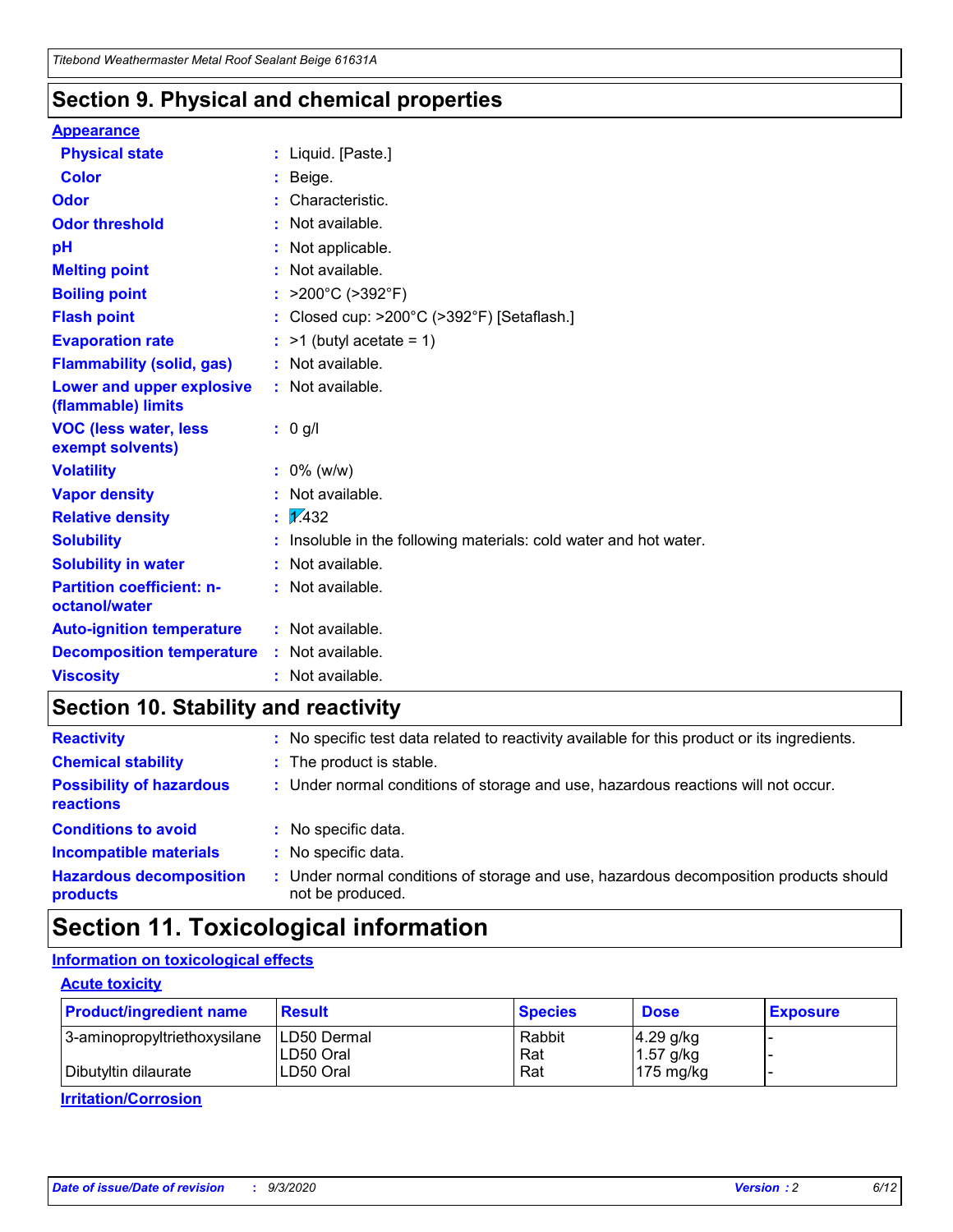# **Section 11. Toxicological information**

| <b>Product/ingredient name</b> | <b>Result</b>            | <b>Species</b> | <b>Score</b> | <b>Exposure</b>  | <b>Observation</b> |
|--------------------------------|--------------------------|----------------|--------------|------------------|--------------------|
| 3-aminopropyltriethoxysilane   | Eyes - Mild irritant     | Rabbit         |              | $100 \text{ mg}$ |                    |
|                                | Eyes - Severe irritant   | Rabbit         |              | 24 hours 750     |                    |
|                                |                          |                |              | ug               |                    |
|                                | Skin - Severe irritant   | Rabbit         |              | 24 hours 5       | -                  |
|                                |                          | Rabbit         |              | mq               |                    |
| Dibutyltin dilaurate           | Eyes - Moderate irritant |                |              | 24 hours 100     |                    |
|                                | Skin - Severe irritant   | Rabbit         |              | mg<br>500 mg     |                    |

#### **Sensitization**

Not available.

#### **Mutagenicity**

Not available.

#### **Carcinogenicity**

Not available.

#### **Reproductive toxicity**

Not available.

#### **Teratogenicity**

Not available.

#### **Specific target organ toxicity (single exposure)**

Not available.

#### **Specific target organ toxicity (repeated exposure)**

| <b>Name</b>                                                                  |                                                                                                                             | <b>Category</b> | <b>Route of</b><br>exposure | <b>Target organs</b> |
|------------------------------------------------------------------------------|-----------------------------------------------------------------------------------------------------------------------------|-----------------|-----------------------------|----------------------|
| Dibutyltin dilaurate                                                         |                                                                                                                             | Category 1      |                             | respiratory system   |
| <b>Aspiration hazard</b><br>Not available.                                   |                                                                                                                             |                 |                             |                      |
| <b>Information on the likely</b><br>routes of exposure                       | : Not available.                                                                                                            |                 |                             |                      |
| <b>Potential acute health effects</b>                                        |                                                                                                                             |                 |                             |                      |
| <b>Eye contact</b>                                                           | : May cause eye irritation.                                                                                                 |                 |                             |                      |
| <b>Inhalation</b>                                                            | : No known significant effects or critical hazards.                                                                         |                 |                             |                      |
| <b>Skin contact</b>                                                          | : May cause skin irritation.                                                                                                |                 |                             |                      |
| <b>Ingestion</b>                                                             | : No known significant effects or critical hazards.                                                                         |                 |                             |                      |
| Symptoms related to the physical, chemical and toxicological characteristics |                                                                                                                             |                 |                             |                      |
| <b>Eye contact</b>                                                           | : Adverse symptoms may include the following:<br>irritation<br>watering<br>redness                                          |                 |                             |                      |
| <b>Inhalation</b>                                                            | : Adverse symptoms may include the following:<br>reduced fetal weight<br>increase in fetal deaths<br>skeletal malformations |                 |                             |                      |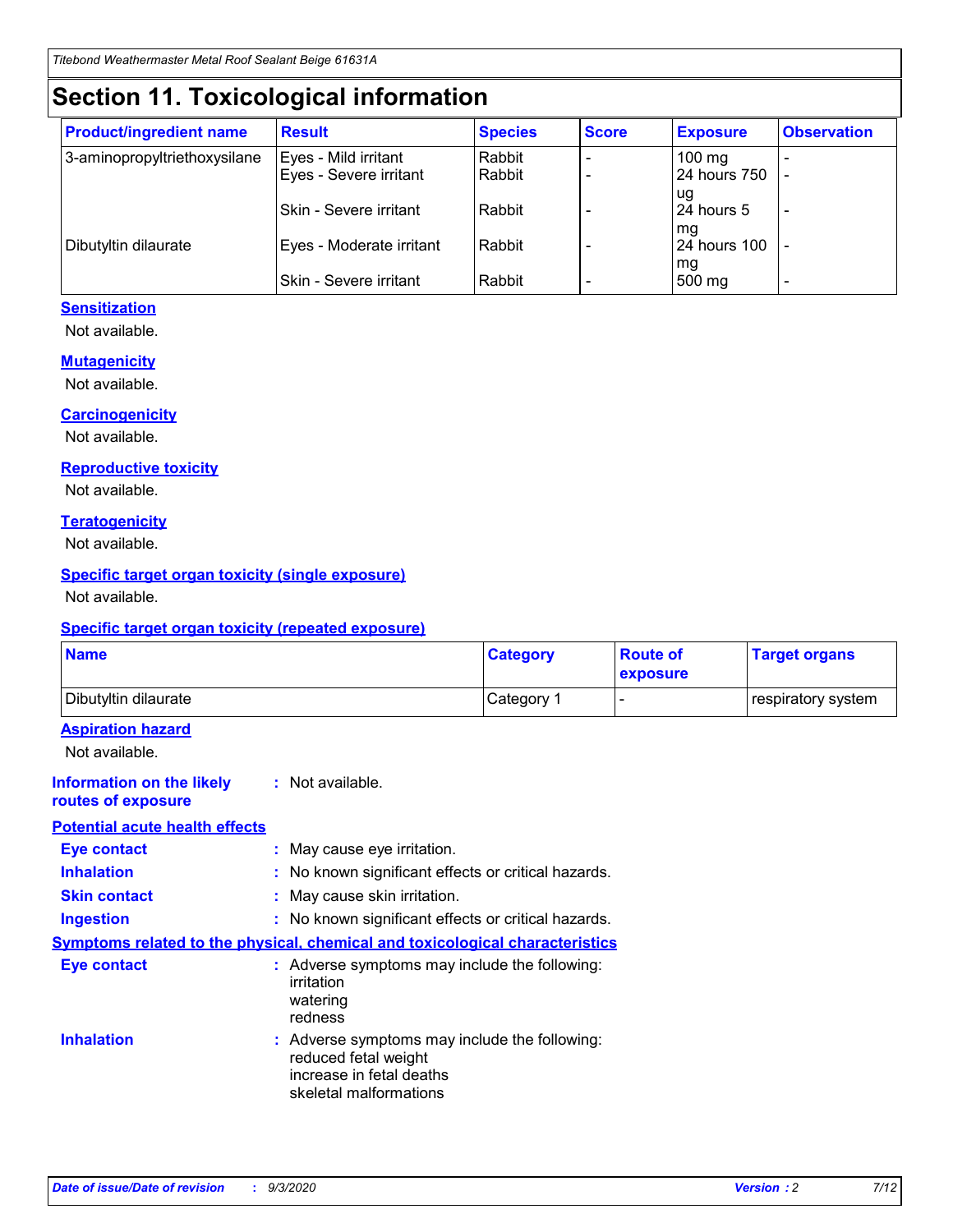*Titebond Weathermaster Metal Roof Sealant Beige 61631A*

# **Section 11. Toxicological information**

| <b>Skin contact</b>                     | irritation<br>redness<br>reduced fetal weight<br>increase in fetal deaths<br>skeletal malformations | : Adverse symptoms may include the following:                                            |
|-----------------------------------------|-----------------------------------------------------------------------------------------------------|------------------------------------------------------------------------------------------|
| <b>Ingestion</b>                        | reduced fetal weight<br>increase in fetal deaths<br>skeletal malformations                          | : Adverse symptoms may include the following:                                            |
|                                         |                                                                                                     | Delayed and immediate effects and also chronic effects from short and long term exposure |
| <b>Short term exposure</b>              |                                                                                                     |                                                                                          |
| <b>Potential immediate</b><br>effects   | : Not available.                                                                                    |                                                                                          |
| <b>Potential delayed effects</b>        | : Not available.                                                                                    |                                                                                          |
| <b>Long term exposure</b>               |                                                                                                     |                                                                                          |
| <b>Potential immediate</b><br>effects   | : Not available.                                                                                    |                                                                                          |
| <b>Potential delayed effects</b>        | : Not available.                                                                                    |                                                                                          |
| <b>Potential chronic health effects</b> |                                                                                                     |                                                                                          |
| Not available.                          |                                                                                                     |                                                                                          |
| <b>General</b>                          | very low levels.                                                                                    | : Once sensitized, a severe allergic reaction may occur when subsequently exposed to     |
| <b>Carcinogenicity</b>                  |                                                                                                     | : No known significant effects or critical hazards.                                      |
| <b>Mutagenicity</b>                     |                                                                                                     | No known significant effects or critical hazards.                                        |
| <b>Teratogenicity</b>                   |                                                                                                     | May damage the unborn child.                                                             |
| <b>Developmental effects</b>            |                                                                                                     | : No known significant effects or critical hazards.                                      |
| <b>Fertility effects</b>                | May damage fertility.                                                                               |                                                                                          |
| <b>Numerical measures of toxicity</b>   |                                                                                                     |                                                                                          |
| <b>Acute toxicity estimates</b>         |                                                                                                     |                                                                                          |
| Not available.                          |                                                                                                     |                                                                                          |

# **Section 12. Ecological information**

#### **Toxicity**

| <b>Product/ingredient name</b> | <b>Result</b>                                       | <b>Species</b>               | <b>Exposure</b>       |
|--------------------------------|-----------------------------------------------------|------------------------------|-----------------------|
| Dibutyltin dilaurate           | $ IC50>3$ mg/l<br>Chronic EC10 > 2 mg/l Fresh water | Algae<br>Algae - Desmodesmus | 72 hours<br>196 hours |
|                                |                                                     | subspicatus                  |                       |

#### **Persistence and degradability**

| <b>Product/ingredient name</b> | <b>Test</b>                                                                    | <b>Result</b>  |                   | <b>Dose</b> | <b>Inoculum</b>         |
|--------------------------------|--------------------------------------------------------------------------------|----------------|-------------------|-------------|-------------------------|
| Dibutyltin dilaurate           | OECD 301F<br>Ready<br>Biodegradability -<br>Manometric<br>Respirometry<br>Test | 23 % - 28 days |                   |             |                         |
| <b>Product/ingredient name</b> | <b>Aquatic half-life</b>                                                       |                | <b>Photolysis</b> |             | <b>Biodegradability</b> |
| Dibutyltin dilaurate           |                                                                                |                |                   |             | <b>Inherent</b>         |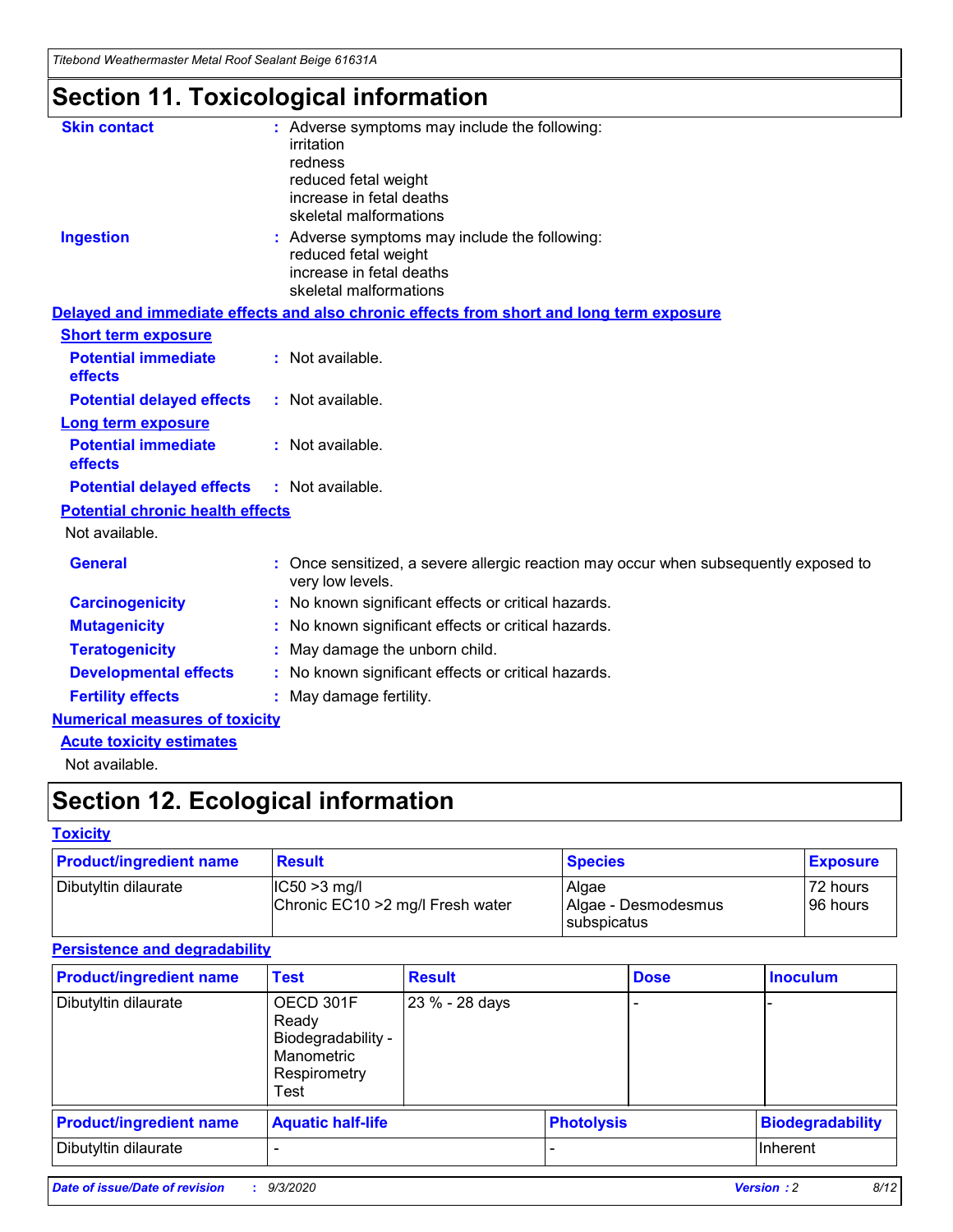# **Section 12. Ecological information**

#### **Bioaccumulative potential**

| <b>Product/ingredient name</b> | $\mathsf{LogP}_\mathsf{ow}$ | <b>BCF</b> | <b>Potential</b> |
|--------------------------------|-----------------------------|------------|------------------|
| 3-aminopropyltriethoxysilane   | 1.7                         | 3.4        | low              |
| Dibutyltin dilaurate           | 4.44                        | 2.91       | low              |

#### **Mobility in soil**

| <b>Soil/water partition</b> | : Not available. |
|-----------------------------|------------------|
| <b>coefficient (Koc)</b>    |                  |

### **Section 13. Disposal considerations**

**Disposal methods :**

The generation of waste should be avoided or minimized wherever possible. Disposal of this product, solutions and any by-products should at all times comply with the requirements of environmental protection and waste disposal legislation and any regional local authority requirements. Dispose of surplus and non-recyclable products via a licensed waste disposal contractor. Waste should not be disposed of untreated to the sewer unless fully compliant with the requirements of all authorities with jurisdiction. Waste packaging should be recycled. Incineration or landfill should only be considered when recycling is not feasible. This material and its container must be disposed of in a safe way. Care should be taken when handling emptied containers that have not been cleaned or rinsed out. Empty containers or liners may retain some product residues. Avoid dispersal of spilled material and runoff and contact with soil, waterways, drains and sewers.

### **Section 14. Transport information**

|                                      | <b>DOT</b><br><b>Classification</b> | <b>TDG</b><br><b>Classification</b> | <b>Mexico</b><br><b>Classification</b> | <b>ADR/RID</b>           | <b>IMDG</b>              | <b>IATA</b>    |
|--------------------------------------|-------------------------------------|-------------------------------------|----------------------------------------|--------------------------|--------------------------|----------------|
| <b>UN number</b>                     | Not regulated.                      | Not regulated.                      | Not regulated.                         | Not regulated.           | Not regulated.           | Not regulated. |
| <b>UN proper</b><br>shipping name    |                                     |                                     |                                        |                          |                          |                |
| <b>Transport</b><br>hazard class(es) |                                     | $\overline{\phantom{0}}$            | $\qquad \qquad \blacksquare$           | $\overline{\phantom{0}}$ | $\overline{\phantom{0}}$ |                |
| <b>Packing group</b>                 |                                     |                                     |                                        |                          |                          |                |
| <b>Environmental</b><br>hazards      | No.                                 | No.                                 | No.                                    | No.                      | No.                      | No.            |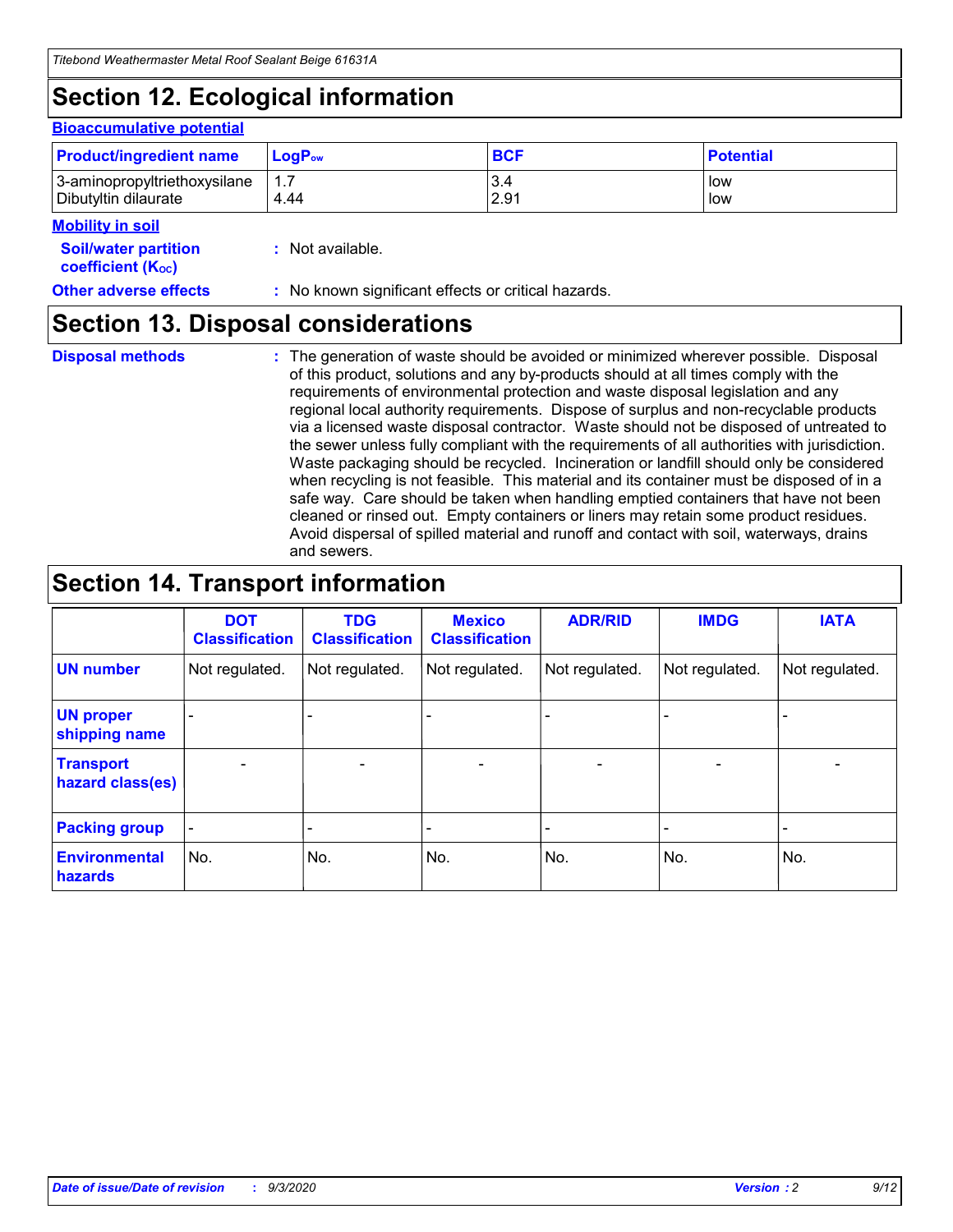### **Section 15. Regulatory information**

#### **U.S. Federal regulations**

#### **SARA 302/304**

#### **Composition/information on ingredients**

No products were found.

| SARA 304 RQ | Not applicable. |
|-------------|-----------------|
|-------------|-----------------|

#### **SARA 311/312**

#### **Classification :** EYE IRRITATION - Category 2B SKIN SENSITIZATION - Category 1 TOXIC TO REPRODUCTION - Category 1B HNOC - Product generates methanol during cure.

#### **Composition/information on ingredients**

| <b>Name</b>                  | $\frac{9}{6}$ | <b>Classification</b>                                                                                                                                                                                                                                                                                      |
|------------------------------|---------------|------------------------------------------------------------------------------------------------------------------------------------------------------------------------------------------------------------------------------------------------------------------------------------------------------------|
| 3-aminopropyltriethoxysilane | $\leq$ 3      | <b>FLAMMABLE LIQUIDS - Category 4</b><br><b>ACUTE TOXICITY (oral) - Category 4</b><br><b>SKIN IRRITATION - Category 2</b><br>EYE IRRITATION - Category 2A                                                                                                                                                  |
| Dibutyltin dilaurate         | ≤0.3          | <b>ACUTE TOXICITY (oral) - Category 3</b><br>SKIN CORROSION - Category 1C<br>SERIOUS EYE DAMAGE - Category 1<br>SKIN SENSITIZATION - Category 1<br><b>GERM CELL MUTAGENICITY - Category 2</b><br>TOXIC TO REPRODUCTION - Category 1B<br>SPECIFIC TARGET ORGAN TOXICITY (REPEATED<br>EXPOSURE) - Category 1 |

#### **State regulations**

**Massachusetts :**

: None of the components are listed.

**New York :** None of the components are listed. **New Jersey :** None of the components are listed.

**Pennsylvania :** None of the components are listed.

#### **California Prop. 65**

WARNING: This product can expose you to methanol, which is known to the State of California to cause birth defects or other reproductive harm. For more information go to www.P65Warnings.ca.gov.

| Ingredient name | No significant risk Maximum<br>level | acceptable dosage<br><b>level</b> |
|-----------------|--------------------------------------|-----------------------------------|
| I methanol      |                                      | Yes.                              |

#### **International regulations**

**Chemical Weapon Convention List Schedules I, II & III Chemicals** Not listed.

#### **Montreal Protocol**

Not listed.

**Stockholm Convention on Persistent Organic Pollutants**

Not listed.

#### **UNECE Aarhus Protocol on POPs and Heavy Metals** Not listed.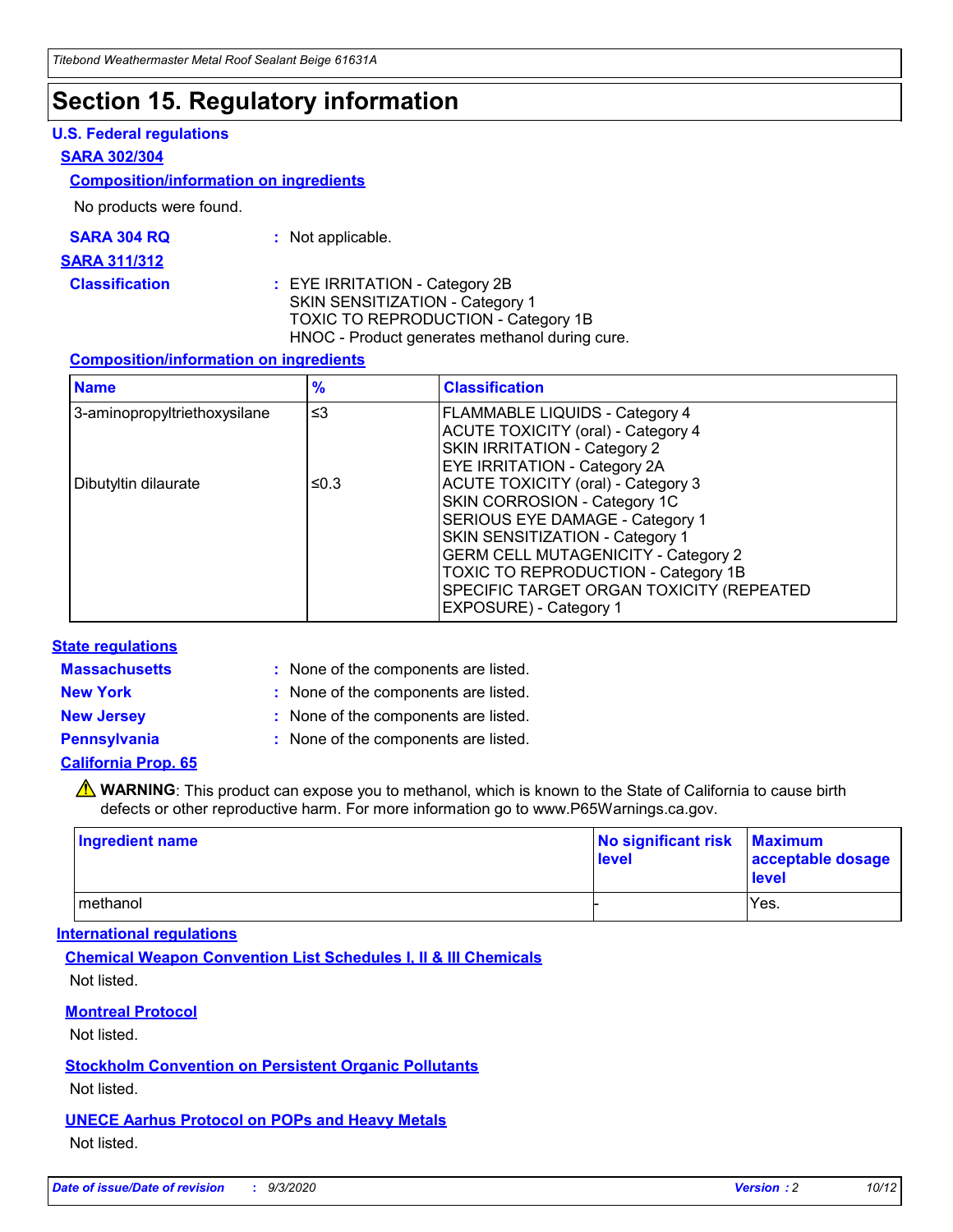### **Section 15. Regulatory information**

#### **Inventory list**

- 
- **China :** Not determined.

**United States TSCA 8(b) inventory**

**:** All components are active or exempted.

# **Section 16. Other information**





**Caution: HMIS® ratings are based on a 0-4 rating scale, with 0 representing minimal hazards or risks, and 4 representing significant hazards or risks. Although HMIS® ratings and the associated label are not required on SDSs or products leaving a facility under 29 CFR 1910.1200, the preparer may choose to provide them. HMIS® ratings are to be used with a fully implemented HMIS® program. HMIS® is a registered trademark and service mark of the American Coatings Association, Inc.**

**The customer is responsible for determining the PPE code for this material. For more information on HMIS® Personal Protective Equipment (PPE) codes, consult the HMIS® Implementation Manual.**

**National Fire Protection Association (U.S.A.)**



**Reprinted with permission from NFPA 704-2001, Identification of the Hazards of Materials for Emergency Response Copyright ©1997, National Fire Protection Association, Quincy, MA 02269. This reprinted material is not the complete and official position of the National Fire Protection Association, on the referenced subject which is represented only by the standard in its entirety.**

**Copyright ©2001, National Fire Protection Association, Quincy, MA 02269. This warning system is intended to be interpreted and applied only by properly trained individuals to identify fire, health and reactivity hazards of chemicals. The user is referred to certain limited number of chemicals with recommended classifications in NFPA 49 and NFPA 325, which would be used as a guideline only. Whether the chemicals are classified by NFPA or not, anyone using the 704 systems to classify chemicals does so at their own risk.**

#### **Procedure used to derive the classification**

| <b>Classification</b>                                                                                                | <b>Justification</b>                                  |  |
|----------------------------------------------------------------------------------------------------------------------|-------------------------------------------------------|--|
| <b>EYE IRRITATION - Category 2B</b><br><b>SKIN SENSITIZATION - Category 1</b><br>TOXIC TO REPRODUCTION - Category 1B | Expert judgment<br>Expert judgment<br>Expert judgment |  |
| <b>History</b>                                                                                                       |                                                       |  |

| Date of printing                  | : 4/22/2022 |
|-----------------------------------|-------------|
| Date of issue/Date of<br>revision | : 9/3/2020  |
| Date of previous issue            | : 9/3/2020  |
| <b>Version</b>                    | $\cdot$ 2   |
|                                   |             |